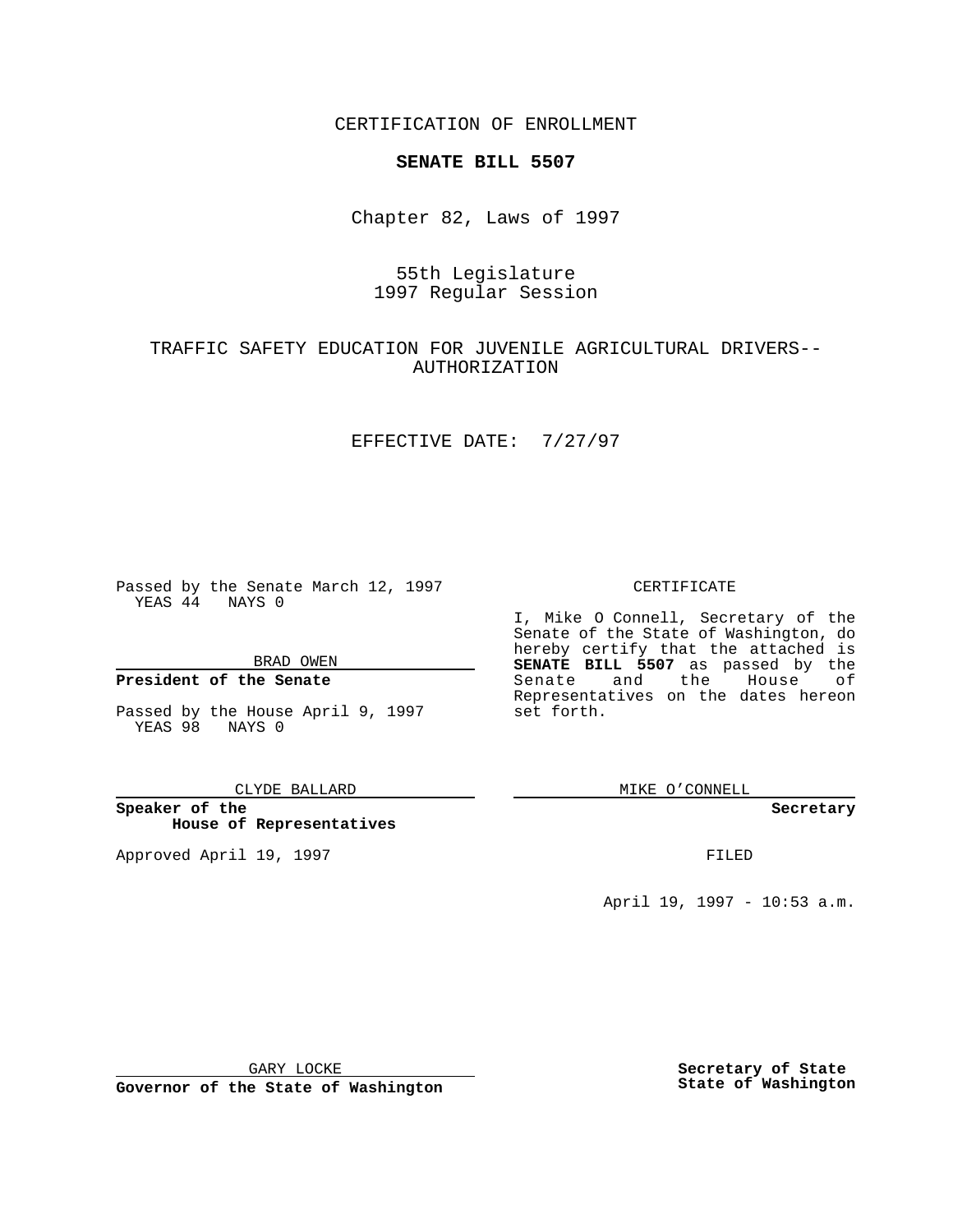### **SENATE BILL 5507** \_\_\_\_\_\_\_\_\_\_\_\_\_\_\_\_\_\_\_\_\_\_\_\_\_\_\_\_\_\_\_\_\_\_\_\_\_\_\_\_\_\_\_\_\_\_\_

\_\_\_\_\_\_\_\_\_\_\_\_\_\_\_\_\_\_\_\_\_\_\_\_\_\_\_\_\_\_\_\_\_\_\_\_\_\_\_\_\_\_\_\_\_\_\_

Passed Legislature - 1997 Regular Session

**State of Washington 55th Legislature 1997 Regular Session By** Senators Prince, Hochstatter, Morton and Rasmussen Read first time 01/29/97. Referred to Committee on Transportation.

 AN ACT Relating to traffic safety education for juvenile agricultural drivers; and amending RCW 46.20.070.

BE IT ENACTED BY THE LEGISLATURE OF THE STATE OF WASHINGTON:

 **Sec. 1.** RCW 46.20.070 and 1985 ex.s. c 1 s 1 are each amended to read as follows:

 Upon receiving a written application on a form provided by the director for permission for a person under the age of eighteen years to operate a motor vehicle over and upon the public highways of this state in connection with farm work, the director may issue a limited driving permit containing a photograph to be known as a juvenile agricultural driving permit, such issuance to be governed by the following procedure:

 (1) The application must be signed by the applicant and by the applicant's father, mother, or legal guardian.

 (2) Upon receipt of the application, the director shall cause an examination of the applicant to be made as by law provided for the issuance of a motor vehicle driver's license.

 (3) The director shall cause an investigation to be made of the 19 need for the issuance of such operation by the applicant. The permit